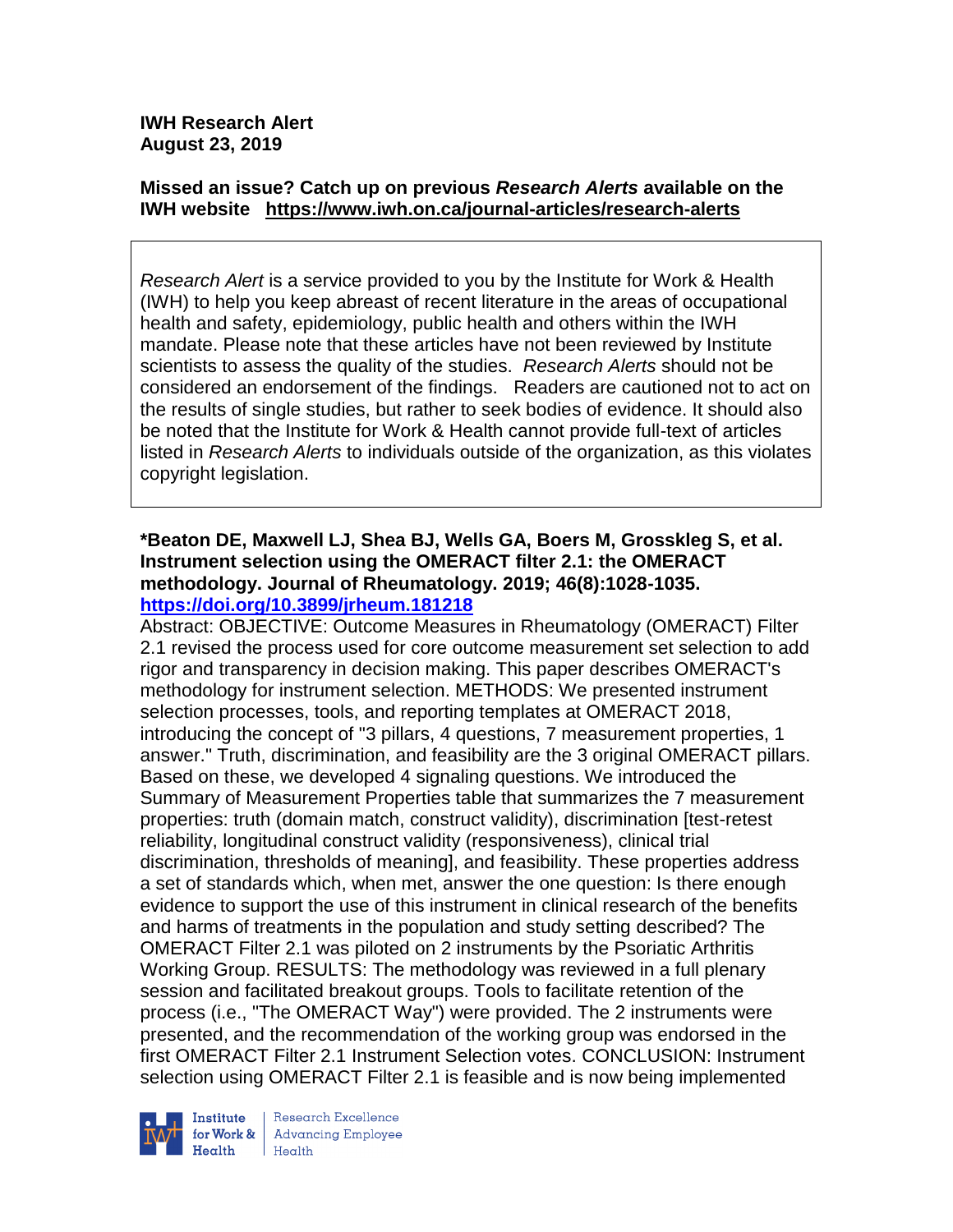### **\*Kokorelias KM, Gignac MAM, Naglie G, and Cameron JI. Towards a universal model of family centered care: a scoping review. BMC Health Services Research. 2019; 19(1):564.**

**<https://doi.org/10.1186/s12913-019-4394-5> [open access]** Abstract: BACKGROUND: Families play an important role meeting the care needs of individuals who require assistance due to illness and/or disability. Yet, without adequate support their own health and wellbeing can be compromised. The literature highlights the need for a move to family-centered care to improve the well-being of those with illness and/or disability and their family caregivers. The objective of this paper was to explore existing models of family-centered care to determine the key components of existing models and to identify gaps in the literature. METHODS: A scoping review guided by Arksey & O'Malley (2005) examined family-centered care models for diverse illness and age populations. We searched MEDLINE, PsycINFO, CINAHL and EMBASE for research published between 1990 to August 1, 2018. Articles describing the development of a family-centered model in any patient population and/or healthcare field or on the development and evaluation of a family-centered service delivery intervention were included. RESULTS: The search identified 14,393 papers of which 55 met our criteria and were included. Family-centered care models are most commonly available for pediatric patient populations ( $n = 40$ ). Across all family-centered care models, the consistent goal is to develop and implement patient care plans within the context of families. Key components to facilitate family-centered care include: 1) collaboration between family members and health care providers, 2) consideration of family contexts, 3) policies and procedures, and 4) patient, family, and health care professional education. Some of these aspects are universal and some of these are illness specific. CONCLUSIONS: The review identified core aspects of family-centred care models (e.g., development of a care plan in the context of families) that can be applied to all populations and care contexts and some aspects that are illness specific (e.g., illness-specific education). This review identified areas in need of further research specifically related to the relationship between care plan decision making and privacy over medical records within models of family centred care. Few studies have evaluated the impact of the various models on patient, family, or health system outcomes. Findings can inform movement towards a universal model of familycentered care for all populations and care contexts

**Batevik FO. From school to work: long-term employment outcomes for former special educational needs students. Scandinavian Journal of Disability Research. 2019; 21(1):158-166. <https://doi.org/10.16993/sjdr.595>** 

**Cooper C, Varley-Campbell J, and Carter P. Established search filters may miss studies when identifying randomized controlled trials. Journal of Clinical Epidemiology. 2019; 112:12-19. <https://doi.org/10.1016/j.jclinepi.2019.04.002>** 



Research Excellence for Work & | Advancing Employee Health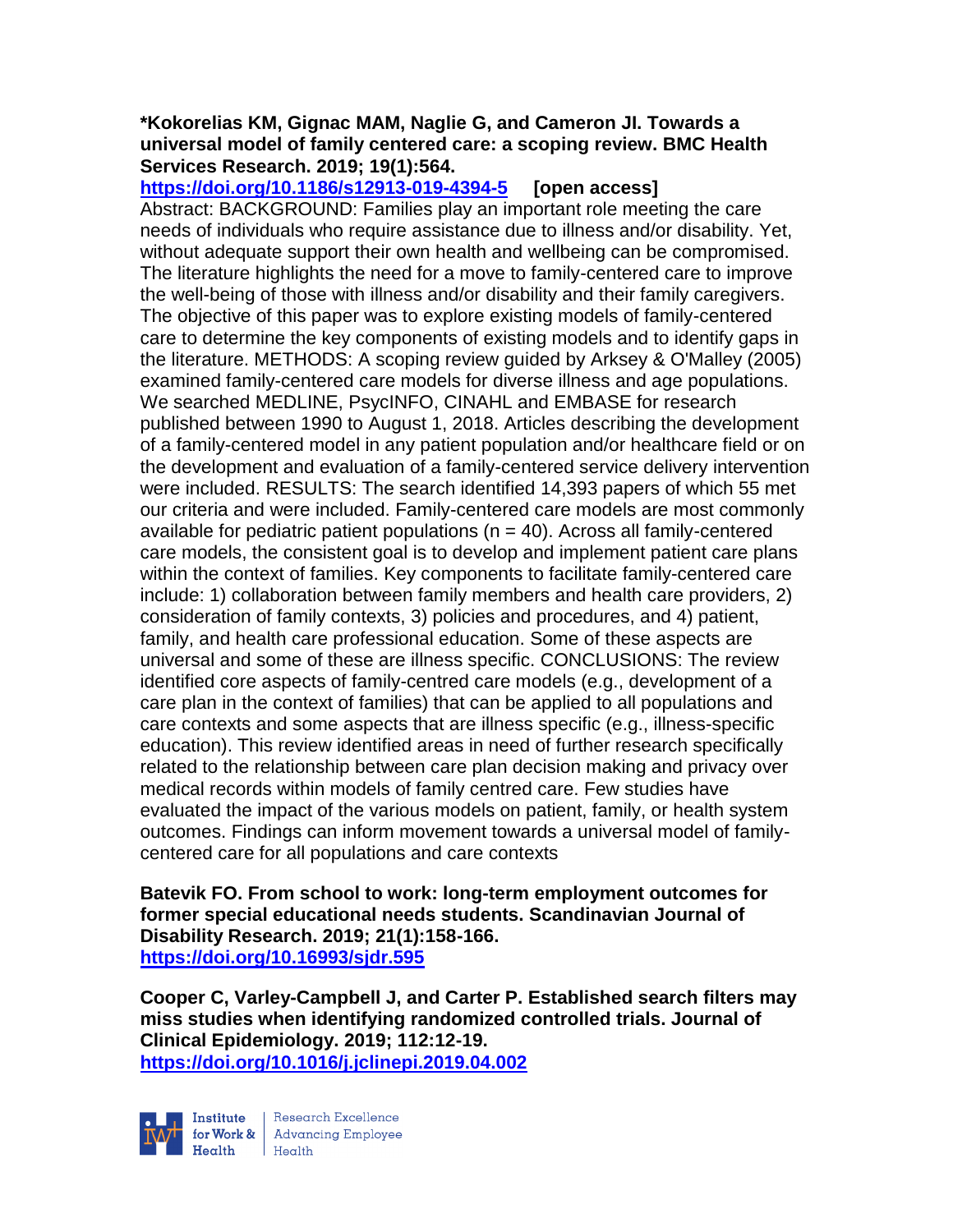Abstract: OBJECTIVES: The authors were becoming increasingly aware of studies reporting randomized controlled trial (RCT), which reported trial phase but did not mention study design or randomization in the title or abstract. The objective of this study was to determine if established RCT literature search filters should include terms for trial phase. STUDY DESIGN AND SETTING: This study is a case study. A search filter for trial phase (the P3 filter) was developed, and its sensitivity, efficiency, and value were determined when compared with two established RCT literature search filters (The Cochrane Highly Sensitive Search Strategies [HSSS] and the Royle and Waugh Brief RCT Search Strategy [BRSS]) in the year 2015-improved sensitivity was determined where the P3 filter identified studies missed by either of the established filters; efficiency was determined by the number needed to read; and the Cochrane risk of bias tool was used to determine study quality as a proxy for value. RESULTS: Both established filters missed studies. The HSSS missed one RCT and four follow-up RCT studies. The BRSS missed one RCT and five follow-up RCT studies. Study quality was unclear. CONCLUSION: Established RCT literature search filters may miss studies where trial phase is reported instead of terms for study design or randomization. The P3 filter can be incorporated to improve sensitivity

### **Everson EM, Dilley JA, Maher JE, and Mack CE. Post-legalization opening of retail cannabis stores and adult cannabis use in Washington State, 2009- 2016. American Journal of Public Health. 2019; 109(9):1294-1301. <https://doi.org/10.2105/AJPH.2019.305191>**

Abstract: Objectives. To assess the relationship between adult cannabis use and time-varying local measures of retail cannabis market presence before and after legalization (2012) and market opening (2014) in Washington State.Methods. We used 2009 to 2016 data on 85 135 adults' current (any) and frequent (20 or more days) past-month cannabis use from the Washington Behavioral Risk Factor Surveillance System linked to local retailer proximity and density. Multilevel models predicted use over time, accounting for nesting within communities.Results. Current and frequent cannabis use grew significantly between 2009 and 2016; use did not significantly change immediately after legalization but increased subsequently with greater access to cannabis retailers. Specifically, current use increased among adults living in areas within 18 miles of a retailer and, especially, within 0.8 miles (odds ratio [OR] = 1.45; 95% confidence interval [CI] = 1.24, 1.69). Frequent use increased among adults living within 0.8 miles of a retailer (OR =  $1.43$ ; 95% CI =  $1.15$ , 1.77). Results related to geospatial retailer density were consistent.Conclusions. Increasing cannabis retail access was associated with increased current and frequent use.Public Health Implications. Policymakers might consider density limits as a strategy for preventing heavy cannabis use among adults

**Haider T and Dunstan DA. Barriers to psychologists' adherence to evidence-based practice guidelines for treating musculoskeletal injuries within the state insurance regulatory authority compensation schemes.** 



Research Excellence for Work & | Advancing Employee Health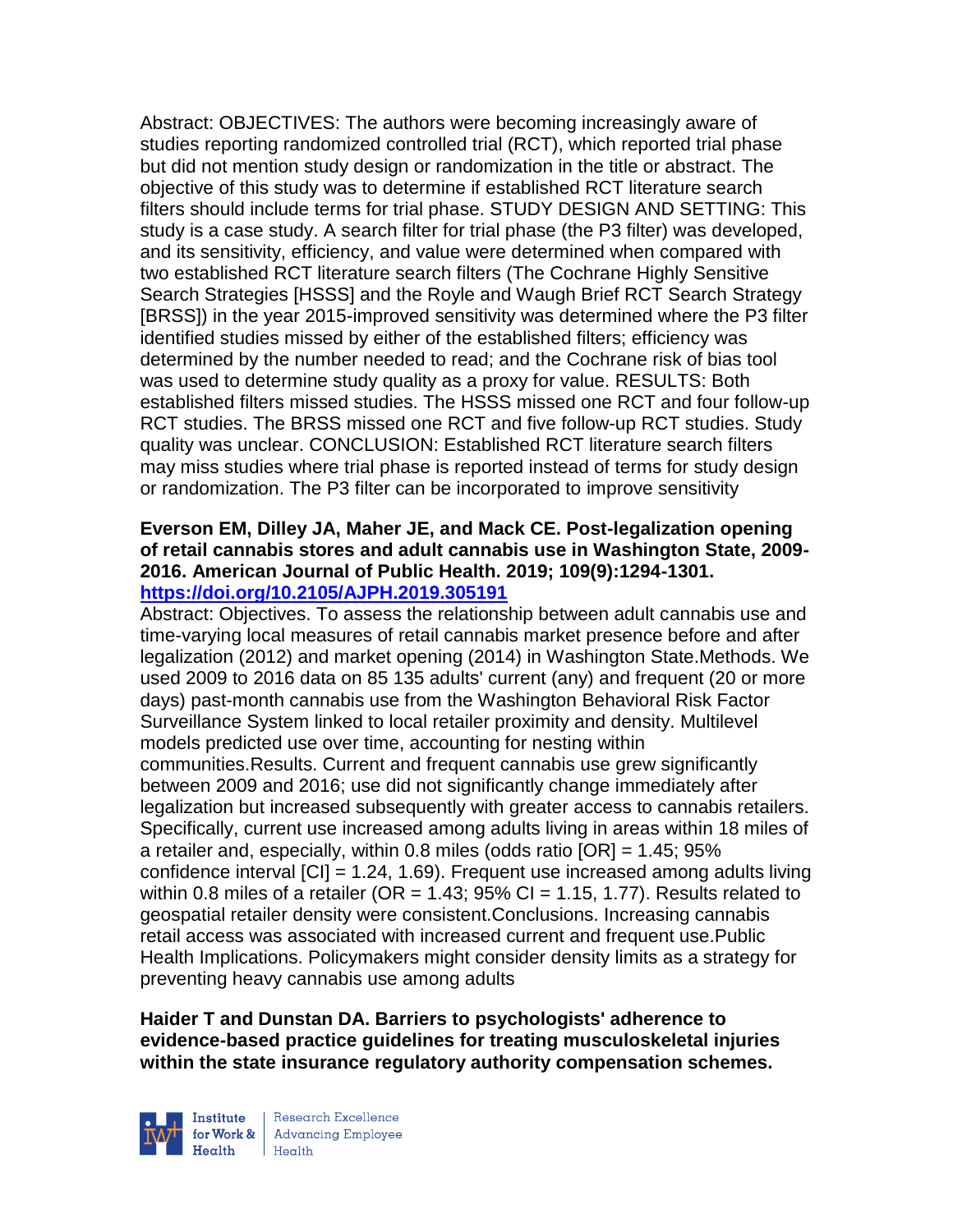**International Journal of Disability Management. 2019; 14(e2):1-9. <https://doi.org/10.1017/idm.2019.2>** 

**Hande MJ, Akram AM, and Condratto S. "All of this happens here?": diminishing perceptions of Canada through immigrants' precarious work in Ontario. Journal of International Migration and Integration. 2019; [epub ahead of print].**

**<https://doi.org/10.1007/s12134-019-00683-y>** 

**Kamiya H, Peters S, Sodhi-Berry N, Reid A, Gordon L, de Klerk N, et al. Validation of an asbestos job-exposure matrix (AsbJEM) in Australia: exposure-response relationships for malignant mesothelioma. Annals of Work Exposures and Health. 2019; 63(7):719-728.** 

**<https://doi.org/10.1093/annweh/wxz038>** 

Abstract: OBJECTIVES: An asbestos job-exposure matrix (AsbJEM) has been developed to systematically and cost-effectively evaluate occupational exposures in population-based studies. The primary aim of this study was to examine the accuracy of the AsbJEM in determining exposure-response relationships between asbestos exposure estimates and malignant mesothelioma (MM) incidence (indirect validation). The secondary aim was to investigate whether the assumptions used in the development of the original AsbJEM provided accurate asbestos exposure estimates. METHODS: The study population consisted of participants in an annual health surveillance program, who had at least 3-month occupational asbestos exposure. Calculated asbestos exposure indices included cumulative asbestos exposure and the average exposure intensity, estimated using the AsbJEM and duration of employment. Asbestos and MM exposureresponse relationships were compared between the original AsbJEM and its variations based on manipulations of the intensity, duration and frequency of exposure. Twenty-four exposure estimates were calculated for both cumulative asbestos exposure and the average exposure intensity using three exposure intensities (50th, 75th and 90th percentile of the range of mode exposure), four peak durations (15, 30, 60 and 120 min) and two patterns of peak frequency (original and doubled). Cox proportional hazards models were used to describe the associations between MM incidence and each of the cumulative and average intensity estimates. RESULTS: Data were collected from 1602 male participants. Of these, 40 developed MM during the study period. There were significant associations between MM incidence and both cumulative and average exposure intensity for all estimates. The strongest association, based on the regressioncoefficient from the models, was found for the 50th percentile of mode exposure, 15-min peak duration and the doubled frequency of peak exposure. Using these assumptions, the hazard ratios for mesothelioma were 1 (reference), 1.91, 3.24 and 5.37 for the quartiles of cumulative asbestos exposure and 1 (reference), 1.84, 2.31 and 4.40 for the quartiles of the average exposure intensity, respectively. CONCLUSION: The well-known positive exposure-response relationship between MM incidence and both estimated cumulative asbestos



Research Excellence for Work & | Advancing Employee Health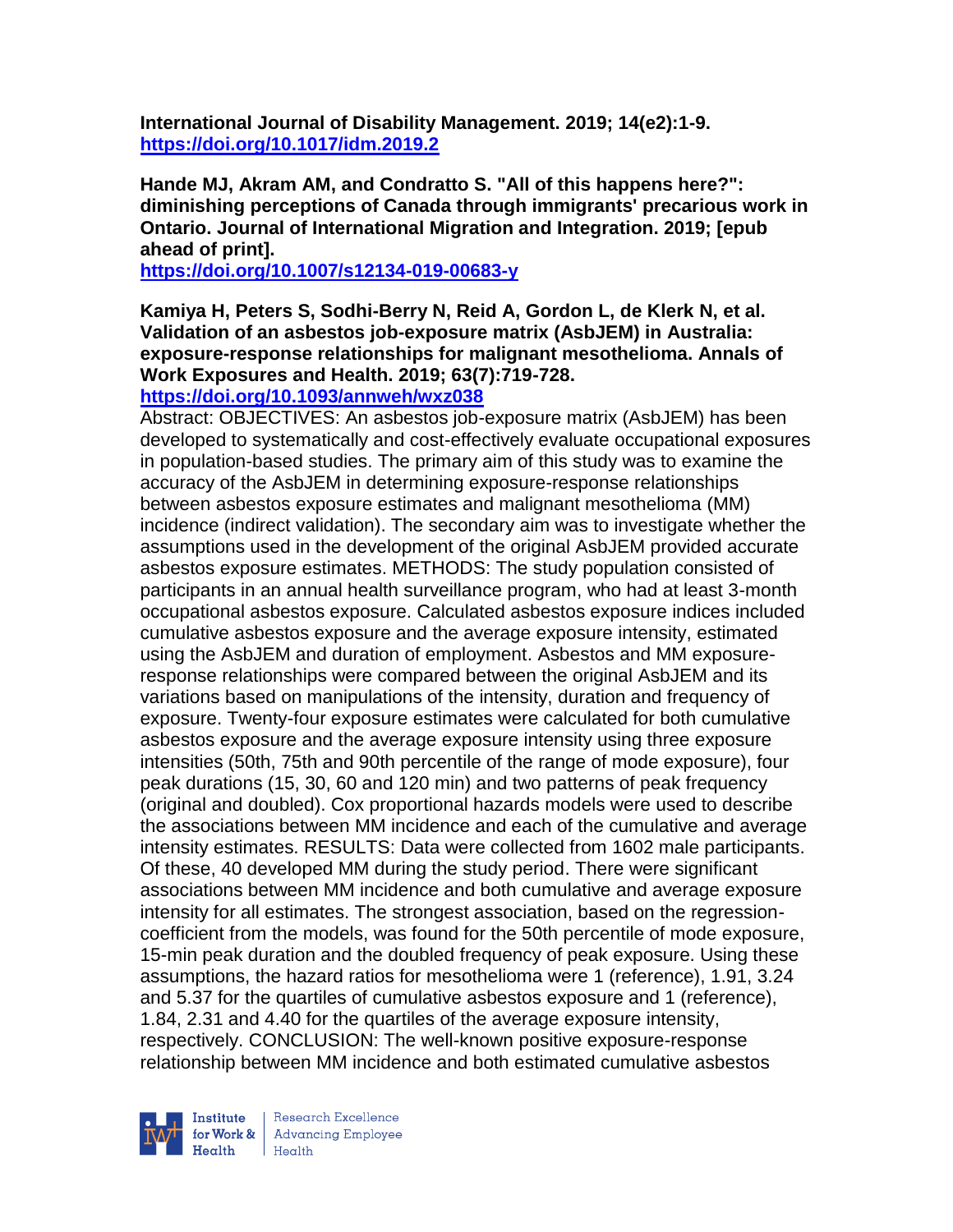exposure and average exposure intensity was confirmed. The strongest relationship was found when the frequency of peak exposure in the AsbJEM was doubled from the originally published estimates

#### **Laeeque SH, Bilal A, Hafeez A, and Khan Z. Violence breeds violence: burnout as a mediator between patient violence and nurse violence. International Journal of Occupational Safety & Ergonomics. 2019; 25(4):604-613.**

#### **<https://doi.org/10.1080/10803548.2018.1429079>**

Abstract: The present study examines whether patient-perpetrated violence triggers anger, hatred and other negative emotions that, under certain circumstances, might motivate nurses to behave violently with patients. In doing so, this study considers burnout as a mediator in the patient violence-nurse violence relationship. To test the causal paths, data were collected from 182 nurses working in two government-sector teaching hospitals of Pakistan's Punjab province. Results confirm that patient violence toward nurses leads to nurse violence toward patients through the mediating effect of burnout. The study advises hospitals to provide wellness and stress management programs to nurses who regularly experience events involving patient violence. Hospitals may consider allowing nurses to take short breaks after an encounter with violently behaving patients. In addition, hospitals should conduct empathy-promoting training, emotional intelligence training and 'lens of the patient' training programs to sensitize their nursing staff

#### **Lui JNM and Johnston JM. Working while sick: validation of the multidimensional presenteeism exposures and productivity survey for nurses (MPEPS-N). BMC Health Services Research. 2019; 19(1):542. <https://doi.org/10.1186/s12913-019-4373-x> [open access]**

Abstract: BACKGROUND: Presenteeism is the employee behaviour of physically attending work with reduced performance due to illness or for other reasons. Nurses are four times more likely to exhibit presenteeism compared to other occupations, threatening patient safety through increased patient falls, medication errors and staff-to-patient disease transmission. There is a paucity of standardized instruments that quantify the association between presenteeism with its exposures and related productivity. This study aims to validate an instrument that comprehensively measures presenteeism workplace and personal exposures specifically for Asian nurses. METHODS: Questionnaire domain items were selected based on the JD-R framework and a previously conducted systematic review of pre-existing validated scales measuring work attendance exposures used in previous healthcare studies. The preliminary questionnaire consisted of two outcomes (presenteeism frequency, productivity) and five exposure domains: work resources, work demands, work stress, work engagement, personal traits and health. Content validation and back translation (English-Cantonese Chinese-English) were carried out. Responses from full-time nurses working in two acute care hospitals (Preliminary questionnaire at Hospital

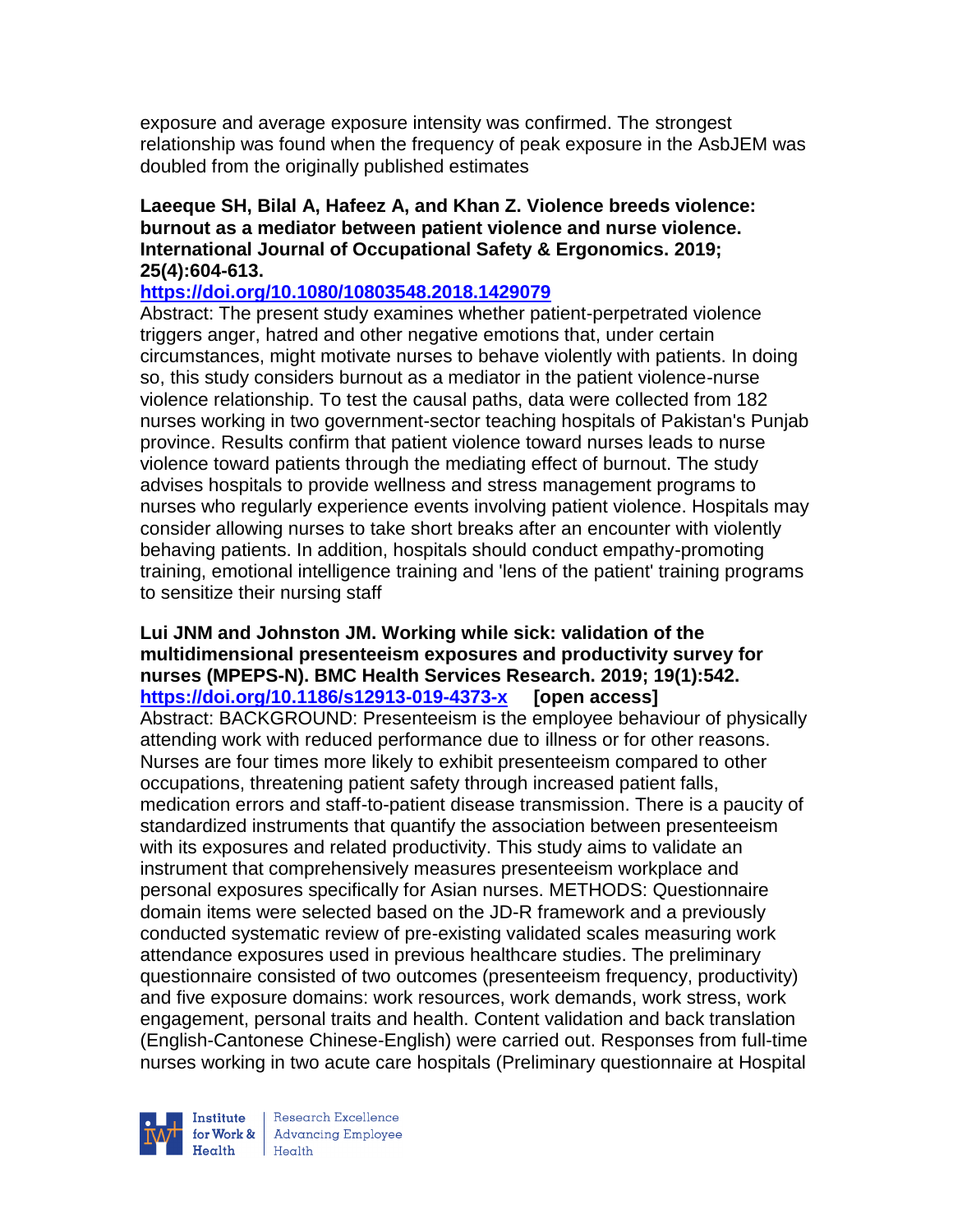1:  $N = 295$  and main round questionnaire at Hospital 2:  $N = 1146$ ) were included in the validation study to ensure an adequate sample size of ten cases per indicator variable for CFA analysis. A random sample of 80 nurses from Hospital 1 were selected for test-retest reliability 4 weeks post the initial survey. Internal consistency, convergent and discriminant validity tests were also tested. RESULTS: Satisfactory internal consistency (Cronbach's alpha > 0.7), test-retest reliability (ICC > 0.4); and construct validity - convergent and discriminant validity was achieved. Confirmatory factor analysis yielded satisfactory fitness indices (CFI and TLI > 0.95, RMSEA < 0.08). Presenteeism and productivity significantly associated with all work resources, work engagement and work stress constructs in Hospital 2. CONCLUSION: A reliable Multidimensional Presenteeism Exposures and Productivity Survey (MPEPS-N) has been validated in two distinct hospital environments. The instrument helps to identify and quantify organizational or individual exposures that significantly associate with presenteeism and its related productivity, thus allowing hospital managers to set evidence-based intervention targets for wellness programs and formulate human resource policies in reducing presenteeism-related productivity loss

**Lunde LK, Koch M, Merkus SL, Knardahl S, Waersted M, and Veiersted KB. Associations of objectively measured forward bending at work with lowback pain intensity: a 2-year follow-up of construction and healthcare workers. Occupational & Environmental Medicine. 2019; 76(9):660-667. <https://doi.org/10.1136/oemed-2019-105861> [open access]** Abstract: OBJECTIVES: This study aimed to determine possible associations between objectively measured forward bending at work (FBW) and low-back pain intensity (LBPi) among Norwegian construction and healthcare workers. METHODS: One-hundred and twenty-five workers wore two accelerometers for 3-4 consecutive days, during work and leisure to establish duration of >/=30 degrees and >/=60 degrees forward bending. The participating workers reported LBPi (0-3) at the time of objective measurements and after 6, 12, 18 and 24 months. We investigated associations using linear mixed models with significance level  $p$ </=0.05 and presented results per 100 min. RESULTS: The duration of >/=30 degrees and >/=60 degrees FBW was not associated with average LBPi during follow-up, neither for the total sample nor stratified on work sector. Furthermore, analyses on all workers and on construction workers only found no significant association between >/=30 degrees or >/=60 degrees FBW and change in LBPi over the 2-year follow-up. For healthcare workers we found a consistent significant association between the duration of >/=30 degrees FBW at baseline and the change in LBPi during follow-up, but this was not found for >/=60 degrees FBW. CONCLUSIONS: This study suggests that objectively measured duration of FBW in minutes is not associated with average levels of, or change in LBPi in construction workers over a 2-year period. In healthcare workers, exposure to  $\ge$ /=30 degrees FBW was associated with change in LBPi, while we did not find this for  $\ge$ /=60 degrees FBW. Results may indicate that the

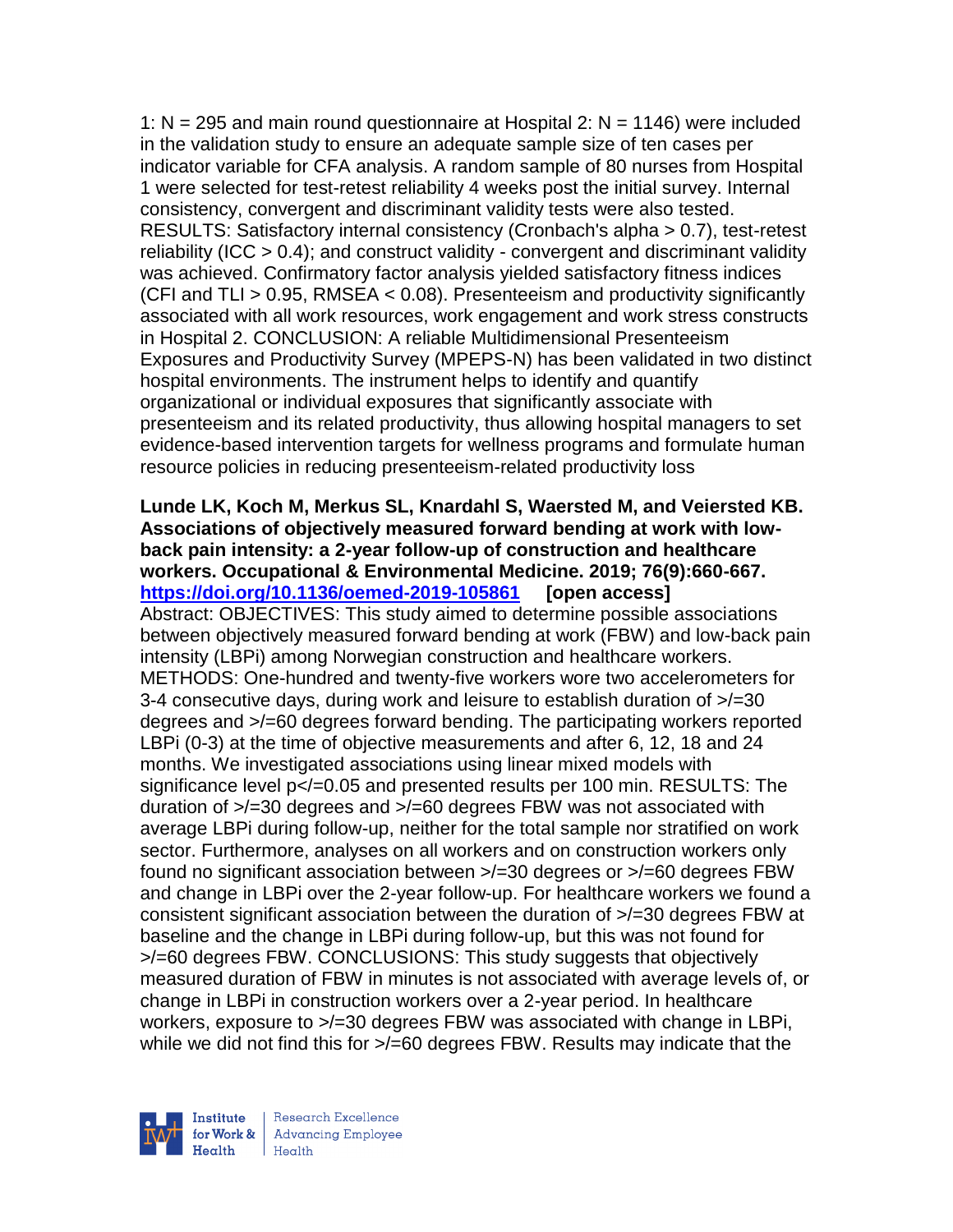associations between FWB and LBP vary depending on type of work tasks, gender or sector-specific factors

#### **Peng J, He Y, Deng J, Zheng L, Chang Y, and Liu X. Emotional labor strategies and job burnout in preschool teachers: psychological capital as a mediator and moderator. Work. 2019; 63(3):335-345. <https://doi.org/10.3233/WOR-192939>**

Abstract: BACKGROUND: Preschool teachers can easily become exhausted and worn out, otherwise known as job burnout. Studies have explored the effects of emotional labor strategies and psychological capital on job burnout; however, few have examined their trilateral relationship, especially the role of psychological capital with respect to emotional labor strategies and job burnout. OBJECTIVE: This study explored the mediating and moderating effects of psychological capital in the relationship between three kinds of emotional labor strategies and job burnout in preschool teachers. METHODS: A cross-sectional study was conducted among preschool teachers in China. A total of 355 preschool teachers completed a self-report questionnaire, including three scales that measured emotional labor strategies, psychological capital, and job burnout. Resultant data were analyzed based on correlations, multiple regressions, and structural equation modeling. RESULTS: Results showed that for preschool teachers, two emotional labor strategies (deep acting and expression of natural emotion) were found to be negatively correlated with psychological capital and positively correlated with job burnout. However, surface acting was positively correlated with psychological capital and negatively correlated with job burnout. Psychological capital partially mediated the effects of the three emotional labor strategies on job burnout. Additionally, psychological capital significantly moderated the effects of surface acting and deep acting on job burnout. CONCLUSIONS: Psychological capital can significantly mediate and moderate the effects of emotional labor strategies on job burnout

## **Prism Economics and Analysis. The underground economy in Ontario's construction industry: estimates of the revenue losses to governments. Toronto: The Ontario Construction Secretariat; 2019.**

**Ropponen A, Narusyte J, Mittendorfer-Rutz E, and Svedberg P. Number of pain locations as a predictor of cause-specific disability pension in Sweden: do common mental disorders play a role? Journal of Occupational & Environmental Medicine. 2019; 61(8):646-652.** 

**<https://doi.org/10.1097/JOM.0000000000001635> [open access]** Abstract: OBJECTIVE: The aim of this study was to investigate the associations between number of pain locations, common mental disorders (CMDs), and disability pension (DP). METHODS: Survey data in 1998 to 2003 for 27,165 Swedish twins born in 1935 to 1958 were linked to national DP data until 2013. Pain locations were evaluated for back, low back, sciatica, shoulder, or neck pain, and CMDs for lifetime major depression and 1-month anxiety. RESULTS:



**Institute** Research Excellence<br> **for Work &** Advancing Employee<br> **Health** Health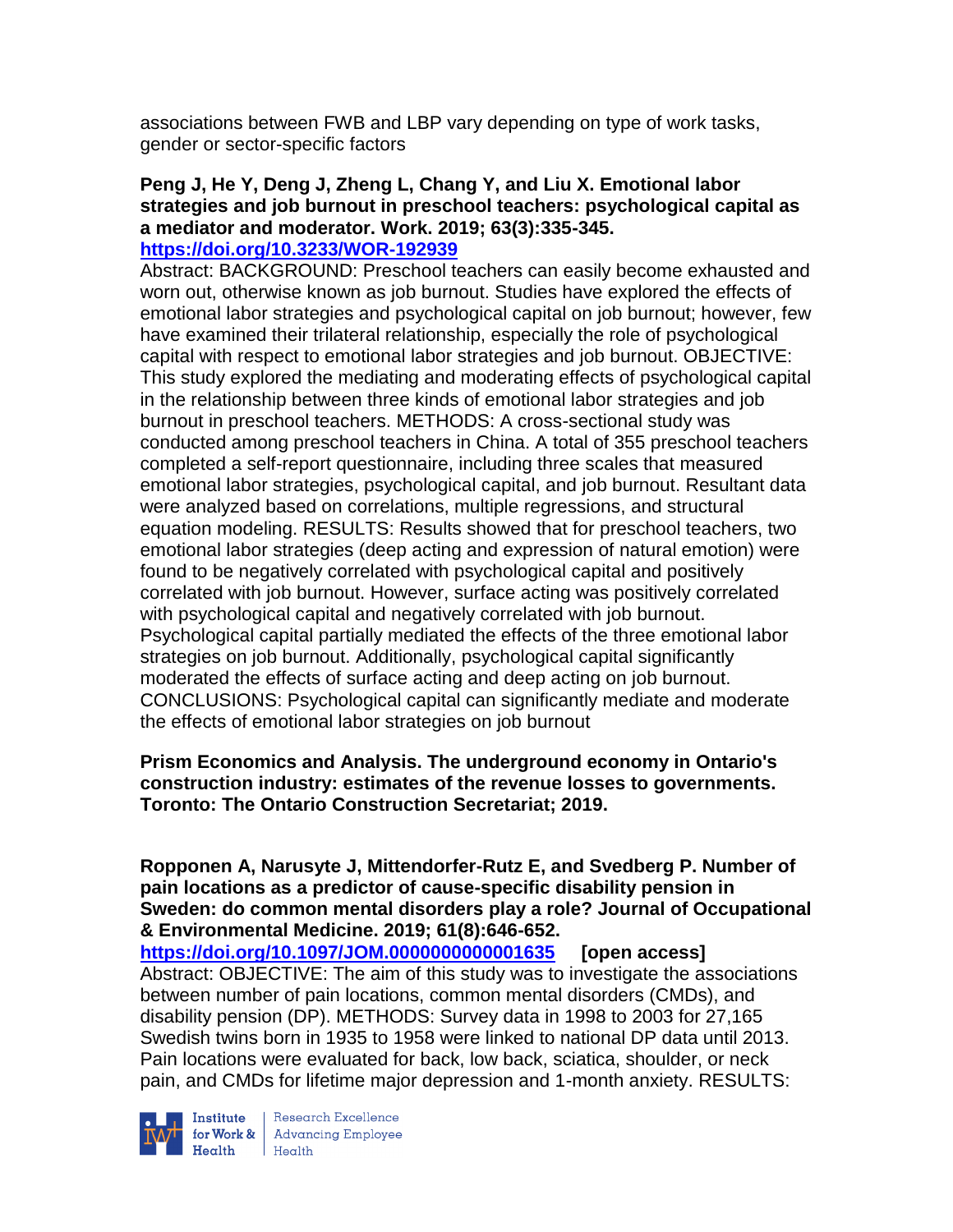The number of pain locations was associated with DP in a dose-response manner. One pain location had a hazard ratio of 1.50 (95% confidence interval 1.35 to 1.68) and five pain locations hazard ratio 4.67 (95% confidence interval 4.11 to 5.30) for DP. Also, CMDs were associated with DP. CONCLUSION: The number of pain locations has a dose-response association with the risk of DP. CMDs predict DP. In strategies to prevent DP, early signs of pain or CMDs should be taken into consideration

#### **Schofield K, Ryan AD, and Dauner KN. Comparing disability and return to work outcomes between alternative and traditional workers' compensation programs. American Journal of Industrial Medicine. 2019; 62(9):755-765. <https://doi.org/10.1002/ajim.23017>**

Abstract: BACKGROUND: The Union Construction Workers' Compensation Program (UCWCP) was developed in 1996 as an alternative workers' compensation arrangement. The program includes use of a preapproved medical and rehabilitation network and alternative dispute resolution (ADR), and prioritizes a quick and safe return-to-work. The aim of this study is to determine if differences in recovery-related outcomes exist between UCWCP and the statutory workers' compensation system (SWCS). METHODS: Claims data from 2003 to 2016 were classified as processed through UCWCP or SWCS. Outcomes included: temporary total disability (TTD), vocational rehabilitation (VR), claim duration and costs, and permanent partial disability (PPD). The relative risk of incurring TTD, VR, and PPD in UCWCP vs SWCS was calculated using log-binomial regression. Linear regression examined the relationship between programs and continuous outcomes including costs and duration. Estimates were adjusted for age, sex, wage, and severity. RESULTS: The UCWCP processed 15.8% of claims; higher percentages of UCWCP claimants were older and earned higher wages. Results point to positive findings of decreased TTD incidence and cost, lower risk of TTD extending over time, higher likelihood of VR participation, and less attorney involvement and stipulation agreements associated with UCWCP membership. Differences were more apparent in workers who suffered permanent physical impairment. CONCLUSION: Findings suggest that the defining programmatic elements of the UCWCP, including its medical provider and rehabilitation network and access to ADR, have been successful in their aims. Claims with increased severity exhibited more pronounced differences vs SWCS, potentially due, in part, to greater use of programmatic elements

#### **Walston Z, Niles P, Spiker L, and Yake D. Use of cognitive behavioural therapy with usual physical therapy intervention for individuals who are unemployed secondary to chronic low back pain: a case series. Musculoskeletal Care. 2019; [epub ahead of print]. <https://doi.org/10.1002/msc.1422>**

Abstract: BACKGROUND: Low back pain (LBP) is a leading cause of work absence and may influence the development of fear-avoidance behaviours. The



Research Excellence for Work & | Advancing Employee  $Heath$